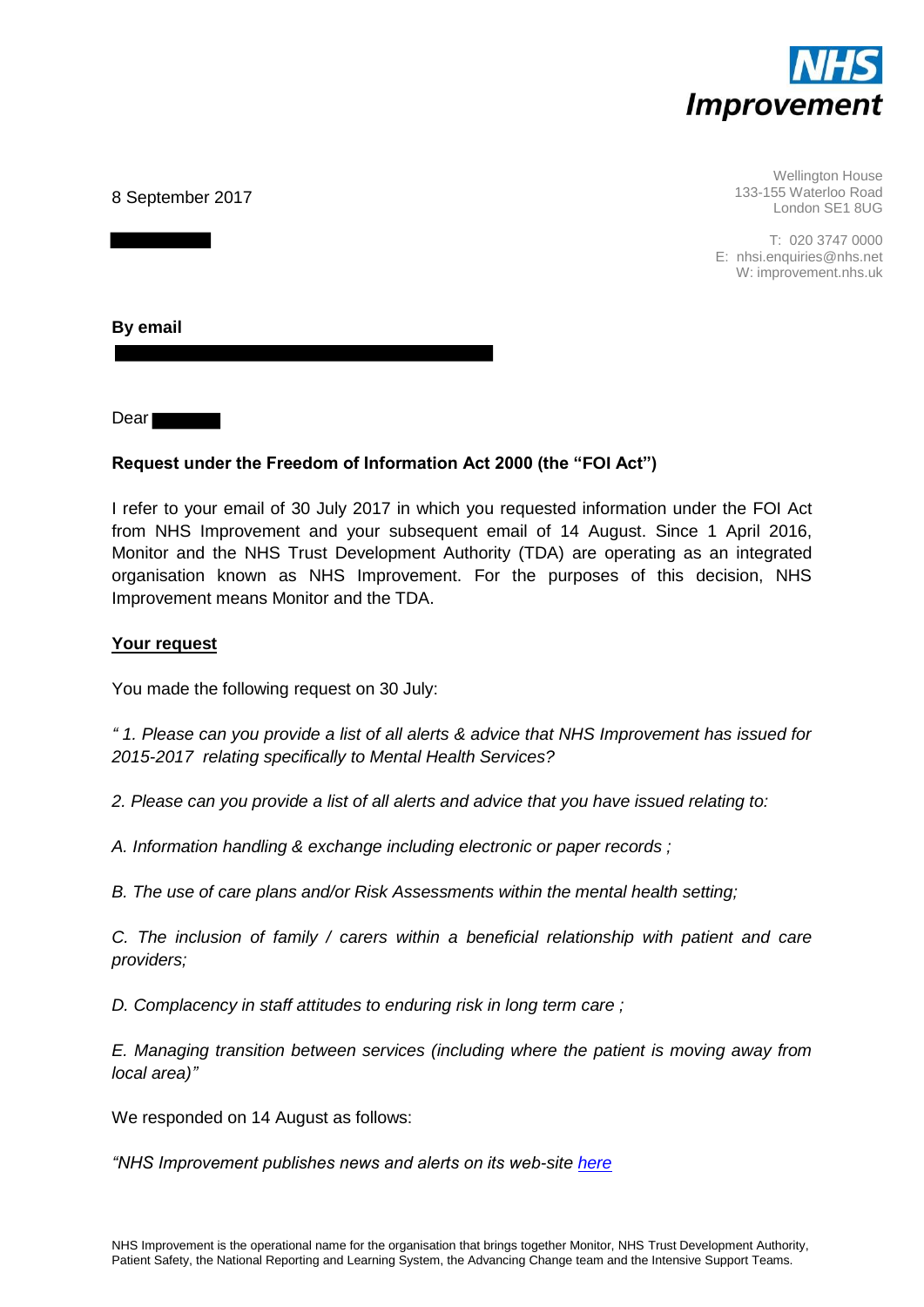*The national patient safety team at NHS Improvement issues advice and guidance to providers of NHS-funded care in the form of Patient Safety Alerts. You can read more about Patient Safety Alerts [here](https://improvement.nhs.uk/resources/patient-safety-alerts/)*

*A full list of the patient safety alerts issued by NHS Improvement can be found [here](https://improvement.nhs.uk/news-alerts/?keywords=&articletype=patient-safety-alert&after=&before)*

*Please note that NHS Improvement was established in April 2016. Prior to this, Patient Safety Alerts were issued by NHS England."*

Your response of the same day was as follows:

*"This response seems somewhat unhelpful and contrary to the nature of FOI?*

*The links that appeared to be embedded in your response did not work for me.*

*If you are saying that NHS Improvement cannot extract meaningful information from their databases , then this seems a little concerning ?*

*If there is a better way of phrasing my questions in relation to the data sets that are held , I would be happy to take advice.*

*Please could you re-consider the nature of your previous response and provide the information held as requested."*

We have interpreted your request for "alerts and advice" in relation to the matters set out in your email of 30 July to mean alerts and advice published on our web-site.

#### **Decision**

In relation to point 1 of your request, the alerts issued by NHS Improvement's Patient Safety Team are not targeted to specific services as it is the responsibility of each NHS organisation to assess whether the alert applies to the services they provide, and for that reason we cannot separate out which alerts are targeted for mental health services. A full list of the patient safety alerts issued by NHS Improvement can be found [here.](https://improvement.nhs.uk/news-alerts/?keywords=&articletype=patient-safety-alert&after=&before) NHS Improvement does not hold other information in relation to point 1 of your request.

NHS Improvement does not hold information specifically related to A to E of point 2 of your request. NHS Improvement publishes news and alerts on its web-site [here.](https://improvement.nhs.uk/news-alerts/)

Whilst not directly relevant to the specific information you have requested, you might be interested that NHS Improvement is inviting feedback on proposed updates to the Single Oversight Framework 2017/18. One of the proposed changes is the addition of a new operational performance metric for mental health providers of "inappropriate adult mental health out of area placements". There is information on the proposed changes to the Single Oversight Framework [here.](https://improvement.nhs.uk/resources/updating-single-oversight-framework-share-your-views/)